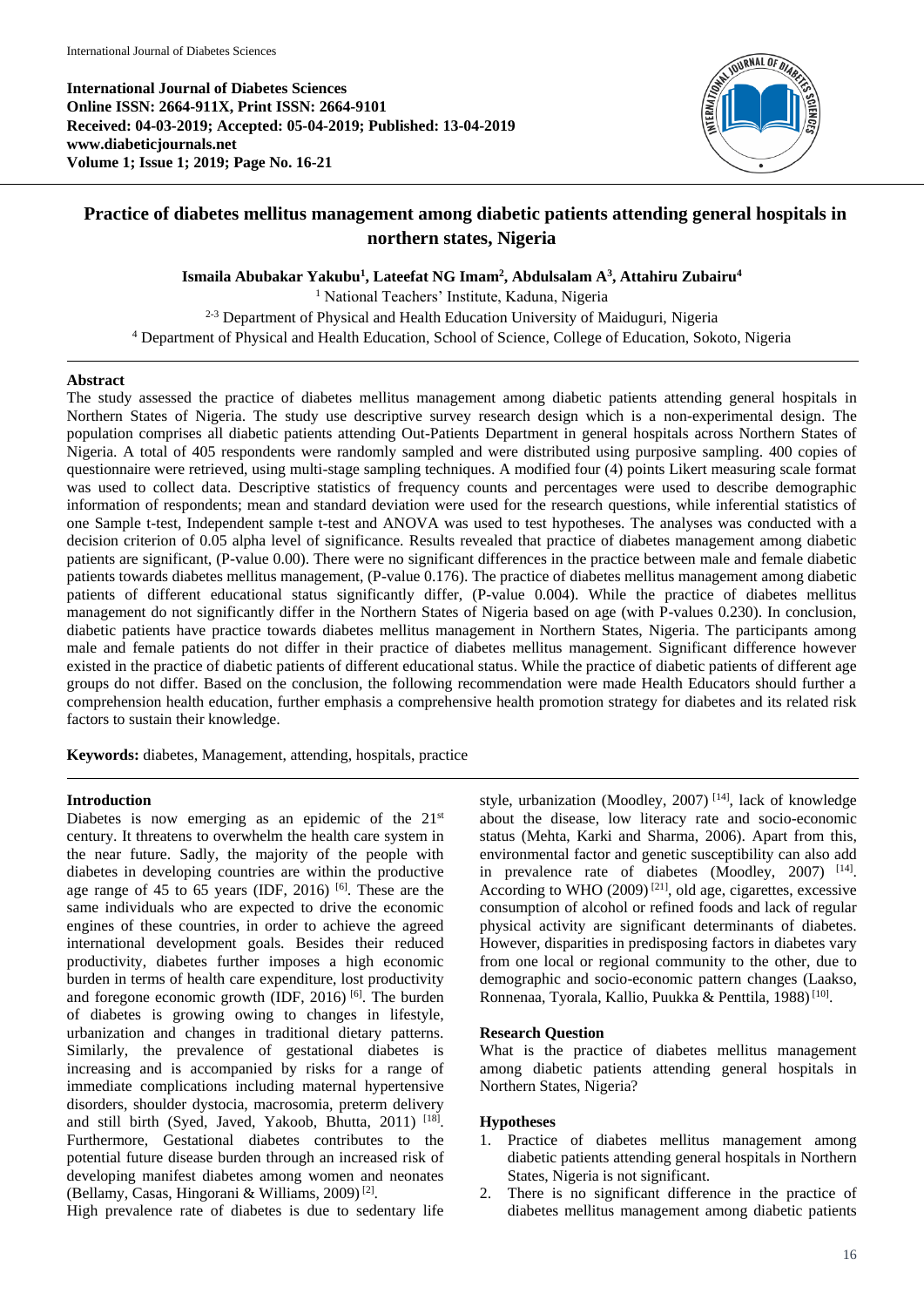attending general hospitals in Northern States, Nigeria on the basis of gender.

- 3. Practice of diabetes mellitus management among diabetic patients based on educational status attending general hospitals in Northern States, Nigeria do not significantly differ.
- 4. The practice of diabetes mellitus management among diabetic patients based on age-groups attending general hospitals in Northern States, Nigeria, do not significantly differ.

### **Methodology**

The study used descriptive survey research. According to Adewumi (1988)<sup>[1]</sup> and Bello and Ajayi (2000)<sup>[3]</sup>, descriptive survey involves collecting data in order to test hypotheses or answer research questions concerning the current status of the study and report the way things are.

The population for the study comprised diabetic patients attending outpatient department in the general hospitals in Northern States, Nigeria. There are about 5 million people living with diabetes in Nigeria, while more than 1.56 million cases of diabetes were recorded in 2015 (Nigeria Television Authority, 2016)<sup>[15]</sup>.

The sample size was four hundred and five (405) diabetic patients attending Out-patients Department in the twelve (12) General Hospitals across the six (6) states in the three (3) geo-political zones in Northern States, Nigeria randomly selected for the study. Al-yamani (1969); Kreycies and Morgan (1970)<sup>[9]</sup>, Forces and Richer's (1978)<sup>[4]</sup> table of determining sample size from a given population, who opined that 384 is an adequate sample for a population of 1million and above. The researcher however decided to used four hundred and five (405) diabetic patients attending Outpatients Department in the General hospitals using Multi-

stage sampling technique. Multi-stage sampling technique refers to sampling plans where the sampling was conducted in stages using Smaller and Smaller sampling units at each stage (Research gate, 2015). Stratified random sampling procedure was used to select two states from each of the existing three (3) geo-political zones as strata (North-east, North Central and North West) using deep-hat method. Secondly, using deep-hat method or lucky deep two local government areas were selected from each of the states randomly selected for the study. Thirdly, one general hospital was randomly selected using lucky deep method from each of the local governments areas randomly selected from the randomly states selected from the three (3) existing geo-political zones of Northern States, Nigeria. Deep-hat method or lucky deep is a sampling technique whereby, three containers will be prepared with papers having names of states in each of the three (3) geo-political zones of Northern states, Nigeria. Each container was thoroughly shuffled, while three (3) people were made to pick from each of the containers without looking inside, until two states are picked from each container.

Proportionate sampling was used as the fourth stage to proportionately select 405 respondents from the twelve (12) local government area based on the total number of their populations, which means each local government was determined by their number relative to the entire population of the diabetic patients attending general hospital in the study area. This means each local government had the same sampling fraction.

Purposive sampling was used as the fifth stage. To select the needed sample from the population of the Out-patient Department, every diabetic patients that visited the Diabetes Out-patient Department on clinic days during the period of the research was purposively selected for this study.

| <b>Geo-Political Zone</b> | <b>State</b> | <b>Local Government</b> | <b>General Hospital</b> | <b>Respondents</b> |
|---------------------------|--------------|-------------------------|-------------------------|--------------------|
|                           |              | Agaie-(132,907)         | G/Hospital Agaie        | 23                 |
| North Central             | Niger        | Chanchaga- $(201, 429)$ | G/Hospital Minna        | 34                 |
|                           |              | Nasarawa (92, 664)      | G/Hospital Nasarawa     | 16                 |
|                           | Nasarawa     | Lafia (330, 712)        | G/Hospital Lafia        | 56                 |
|                           | Bauchi       | Itas/Gadau (229,996)    | G/Hospital Itas         | 39                 |
| North East                |              | Danbam (150, 922)       | G/Hospital Danbam       | 26                 |
|                           | Taraba       | Takum (84, 054)         | G/Hospital Takum        | 14                 |
|                           |              | Wukari (241, 546)       | G/Hospital Wukari       | 41                 |
|                           |              | Kazaure (161, 494)      | G/Hospital Kazaure      | 28                 |
| North West                | Jigawa       | Roni (77, 819)          | G/Hospital Roni         | 13                 |
|                           |              | Bungudu (383, 162)      | G/Hospital Bungudu      | 65                 |
|                           | Zamfara      | Maru (291, 900)         | G/Hospital Maru         | 50                 |
| Total                     |              | 2.348.409               |                         | 405                |

| Table 1: Sampled States, LGAs Health Facilities and Respondents |  |  |
|-----------------------------------------------------------------|--|--|
|-----------------------------------------------------------------|--|--|

*Sources***:** National Bureau of Statistics (2010)

To achieve the purpose of this study, a closed-ended structured questionnaire was used for data collection. Bello and Ajayi  $(2002)$  <sup>[3]</sup>, stated that the use of a questionnaire has some definite advantages over other sources. A questionnaire is much more efficient in that, it elicits good data and requires less time or save time, it permits collection of data from a much larger sample as it has the ability to reach a number of respondents.

Descriptive statistics of frequencies and simple percentages were used to described the demographic characteristics of respondents; mean and standard deviation was employed to answer the research questions on knowledge of diabetes mellitus management among diabetic patients in Northern States, Nigeria. Constant mean of 2.5 was used to determine whether a mean response is positive or negative. Inferential statistics of one sample t-test, Independent sample t-test and Analysis of Variance (ANOVA) was used to test the formulated hypotheses, at decision criterion of 0.05 alpha level of significance.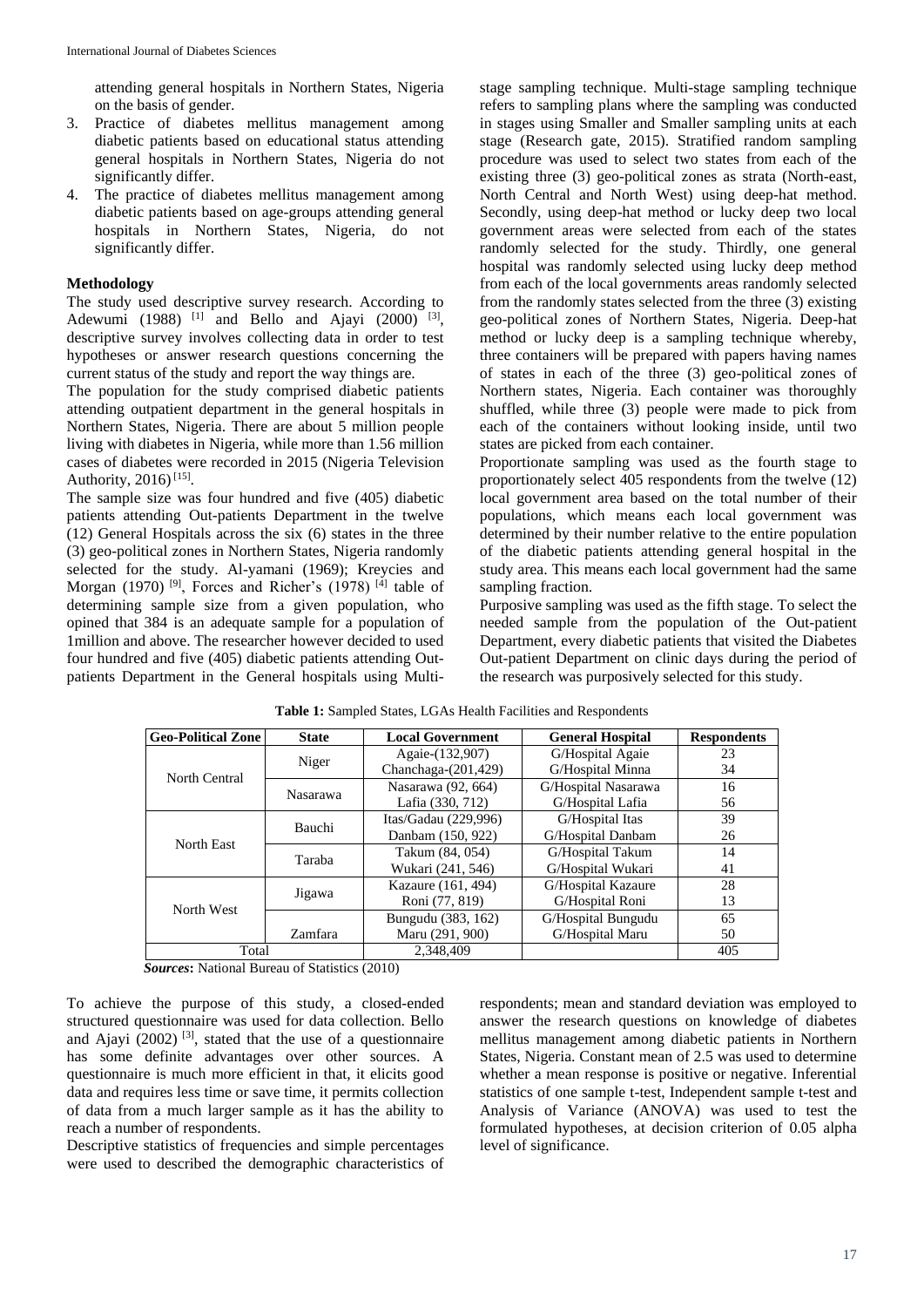#### **Results**

| S/N | <b>Variable</b>                   | Frequency       | Percentage       |
|-----|-----------------------------------|-----------------|------------------|
|     | Age range in years                |                 |                  |
|     | $16-20$ years<br>a.               | 31              | 7.75             |
|     | b.<br>$21-25$ years               | 23              | 5.75             |
|     | $26 - 30$ years<br>$\mathbf{c}$ . | 68              | 17.0             |
|     | d.<br>$31 - 35$ years             | 102             | 25.5             |
|     | 36 years and above<br>e.          | 176             | 44.0             |
|     | Gender                            |                 |                  |
|     | Male<br>a.                        | 253             | 63.3             |
|     | $b$<br>Female                     | 147             | 36.7             |
|     | Level of Education                |                 |                  |
|     | Primary<br>a.                     | 54              | 13.5             |
|     | Secondary<br>b.                   | 107             | 26.8             |
|     | Tertiary<br>c.                    | 163             | 40.6             |
|     | Non formal education<br>d.        | 51              | 12.8             |
|     | None<br>e.                        | $\overline{25}$ | $6.\overline{3}$ |
|     | <b>Marital Status</b>             |                 |                  |
|     | Single<br>a.                      | 69              | 17.2             |
|     | Married<br>$\mathbf{b}$ .         | 290             | 72.5             |
|     | Divorced<br>c.                    | 15              | 3.8              |
|     | Widow<br>d.                       | 20              | 5.0              |
|     | Separated<br>e.                   | 6               | 1.5              |
|     | Occupation                        |                 |                  |
|     | <b>Full Housewife</b><br>a.       | 71              | 17.7             |
|     | Civil Servant<br>b.               | 134             | 33.5             |
|     | <b>Business</b><br>c.             | $6\overline{3}$ | 15.7             |
|     | d.<br>Farmer                      | 56              | 14.0             |
|     | Student<br>e.                     | 76              | 19.1             |
|     | Year diagnosed with diabetes      |                 |                  |
|     | $0 - 2$ years<br>117<br>a.        |                 | 29.3             |
|     | b.<br>$3 - 5$ years               | 109             | 27.3             |
|     | $6 - 8$ years<br>c.               | 73              | 18.3             |
|     | $9 - 11$ years<br>d.              | 47              | 11.6             |
|     | 12 years and above<br>e.          | 54              | 13.5             |
|     | Total                             | 400             | 100.0            |

#### **Table 2:** Demographic Characteristics of the Respondents

Observation of Table one (1) shows that, majority (176; 44.1%) of the respondents were of ages 36years and above and the remaining respondents (102; 25.5%; 68; 17%; 31; 7.8%; 23; 5.6%; 31; 7.8%; 23; 63%) were of different age range as shown in the table two above. Furthermore, table one reveals that many (253; 63.3%) of the respondents were male patients and the remaining (147; 36.6%) were females. This implies that male diabetic patients responded more than their female counterparts. Concerning the respondents' level of education, the above table reveals that quite a number (163; 40.8%) of the respondents attended tertiary institution; 107 (26.8%), secondary; 54(13.5%), primary; 51(12.8%), non-formal education, while 25 (6.3%) did not

attend any level of education. With regards to marital status, most (4,290; 72.5%) of the respondents were married; 69 (17.2%) were single; 20(5.0%) were widow; 15 (3.8%) were divorced and 6(1.5%) were separated respectively. Concerning the occupation of the respondents, the table reveals that majority (134; 33.5%) of the respondents were civil servants;  $76(19.1\%)$  were students;  $71(17.7\%)$  were full house wife,  $63(15.7%)$  were business and  $56(14.0%)$  of them were farmers respectively.  $117(29.3%)$  had 0 to 2years; 109 (27.3%) had 3.5years; 73(18.3%) of the respondents had 6 to 8years; 54(13.5%) had 12years and above and  $47$   $(11.6\%)$  of them had 9 to 11years respectively.

## **Answering of Research Questions**

|  | Table 3: Mean score of responses of Practices of diabetes mellitus management by the Respondents. N=400 |  |  |  |  |
|--|---------------------------------------------------------------------------------------------------------|--|--|--|--|
|--|---------------------------------------------------------------------------------------------------------|--|--|--|--|

| S/N            |                                                                                                                                        | Mean   | <b>Standard Deviation</b> |
|----------------|----------------------------------------------------------------------------------------------------------------------------------------|--------|---------------------------|
|                | As a diabetic person, I engaged in physical exercise regularly                                                                         | 3.0025 | .79629                    |
| $\mathfrak{D}$ | Fruits and vegetable constituted greater part of my diet                                                                               | 3.1925 | .70831                    |
| 3              | My spouse support me in carrying out my daily diet plan                                                                                | 3.0400 | .74820                    |
| 4              | When not at home I do eat any type of foods I get                                                                                      | 2.5750 | .83434                    |
| 5              | take herbal medicine or food remedy for diabetes mellitus for the past six months                                                      | 2.5725 | .88414                    |
| 6              | Monitoring and control of weight is always carried out at my home                                                                      | 2.8825 | .77472                    |
| 7              | I attend education and counseling on diabetes mellitus                                                                                 | 3.0550 | .69511                    |
| 8              | Educational programmes on diabetes increase my knowledge about the disease,<br>make me to always self-monitor my blood glucose levels. | 3.1050 | .63639                    |
| 9              | Taking daily recommended drugs for diabetes has been part of me for many months 3.1600                                                 |        | .62880                    |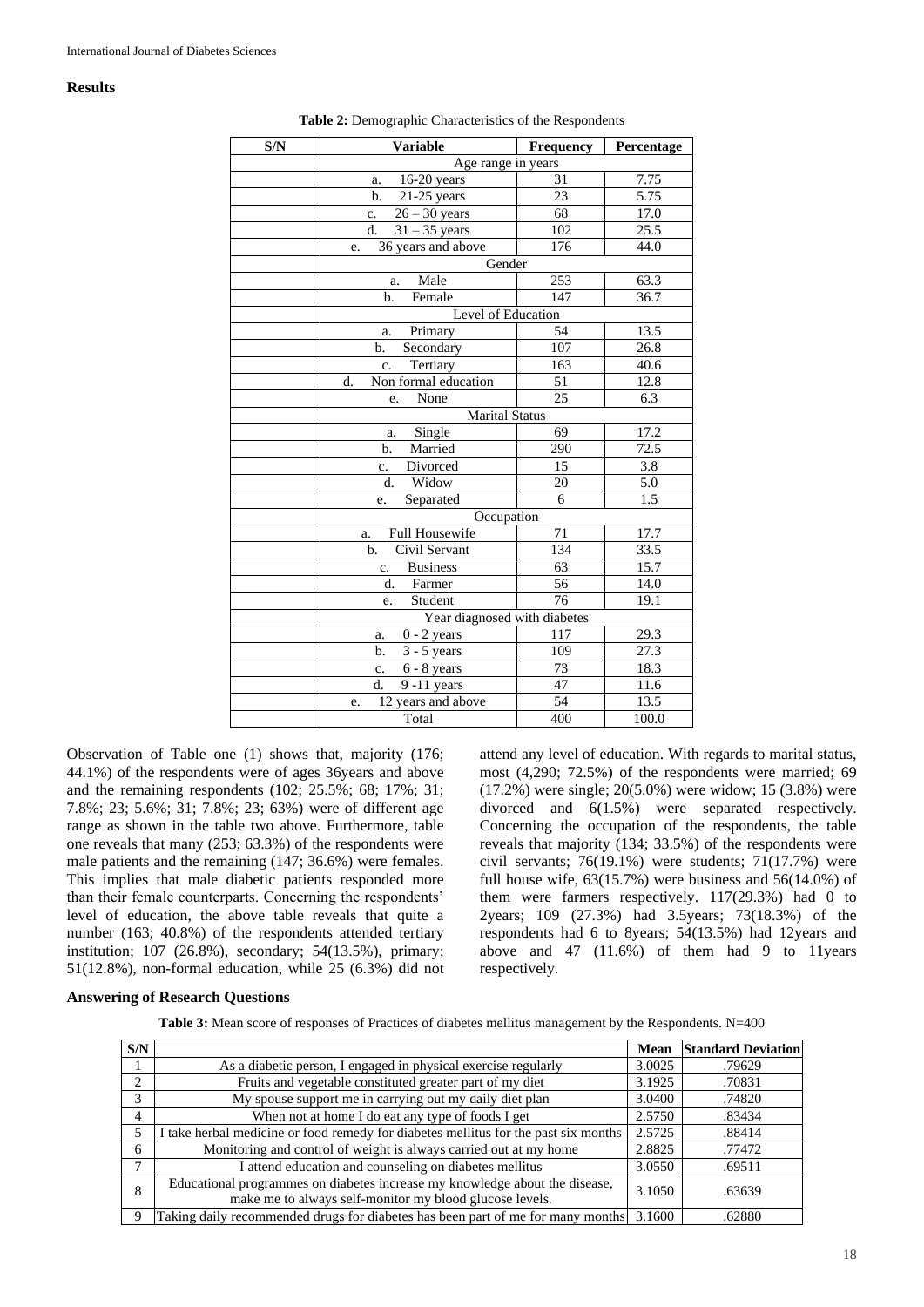| 10 | I always go for periodic eyes, dental, kidney, nerves etc checkup.                                              | 3.0300   | .75201   |
|----|-----------------------------------------------------------------------------------------------------------------|----------|----------|
|    | I have problem of access to regular health care services (clinic) because of cost of<br>drugs prescribed to me. | 2.6675   | .87399   |
|    | Aggregate Mean                                                                                                  | 2.934773 | 0.757482 |

Table 3 above, shows that, the mean scores of responses, for the aspect of practice of diabetic patients towards diabetes mellitus management, are greater than 2.5, because the aggregate mean was 2.93. Responses for each item were computed and the highest mean score of responses was 3.19, indicating that, majority of the respondents agreed that, fruits and vegetable constituted greater part of diet. The table shows that, all the responses from the items were positive, the aggregate means score of the items was 2.93, was found to be greater that benchmark score of 2.5. This implies that, diabetic patients have positive practice toward diabetic mellitus management.

**Hypothesis One:** Practice of diabetic patients attending general hospitals towards diabetes mellitus management in Northern States of Nigeria are not significant.

**Table 4:** Result of One sample t-test on Practice of diabetic patients attending general hospitals towards diabetes mellitus management

|                               |      | Mean Std. Deviation t-value df P-value |       |     |      |  |  |  |
|-------------------------------|------|----------------------------------------|-------|-----|------|--|--|--|
| Aggregate mean [2.9348]       |      | 0.7575                                 | 2.943 | 399 | 0.00 |  |  |  |
| Constant mean                 | 2.50 | 0.00                                   |       |     |      |  |  |  |
| t (399) = 1.972, P = $< 0.05$ |      |                                        |       |     |      |  |  |  |

A careful observation of Table 4 reveals one sample t test on practice towards diabetes mellitus management. This is because the one-sample t-test calculated value is 2.943 greater than the t-critical is 1.972 at degree of freedom 399 with probability value 0.00 is less than 0.05 level of significance. Thus, this result shows that the sub-hypothesis which states that practice of diabetes mellitus management among diabetic patients attending general hospitals in Northern States of Nigeria are not significant was therefore rejected. The sub-hypothesis was rejected, because the respondents revealed having positive practice with a P-value of 0.00 at 0.05 level of significant.

**Hypothesis Two:** Practice of diabetes mellitus management among male and female diabetic patients attending general hospitals in Northern States of Nigeria do not significantly differ.

**Table 5:** Result of Independent t-test Statistics on Difference between Male and Female diabetes patients attending general hospitals on the practice towards diabetes mellitus management

|                      | <b>Gender N   Mean  </b> |  |  | <b>SD</b>                           | df |  |  |  |
|----------------------|--------------------------|--|--|-------------------------------------|----|--|--|--|
| Practice of diabetes |                          |  |  | Male 25333.37153.740113980.4500.176 |    |  |  |  |
| patients             | Female 14533.52414.49086 |  |  |                                     |    |  |  |  |
| T (200) 1072 D       |                          |  |  |                                     |    |  |  |  |

Results of the independent t-test statistic showed that there is no significant difference between male and female diabetes patients attending general hospitals in their practice of diabetes mellitus management. This was because the calculated P-value of 0.330 is higher than the 0.05 alpha level of significance, while the calculated t-value of 0.364 is lower than the 1.972 t critical at df 398. This showed that gender of diabetes patients does not determine practice of diabetes mellitus management. Therefore, the null hypothesis which states that practice of diabetes mellitus management among male and female diabetic patients attending general hospitals in Northern States, Nigeria do not significantly differ. Thus, the null hypothesis 4c was hereby retained. It was retained because the P value of 0.330 is higher than the 0.05 alpha level of significant.

**Hypothesis Three:** Practice of diabetes mellitus management among diabetic patients of different educational status attending general hospitals in Northern States of Nigeria do not significantly differ.

**Table 6:** Result of ANOVA statistics on practice of diabetes mellitus management among diabetic patients of different education status attending general hospitals

| <b>Variable</b>              | <b>Sum of Squares Df Mean Square</b> |     |        | $\mathbf F$ | <b>P-value</b> |  |  |
|------------------------------|--------------------------------------|-----|--------|-------------|----------------|--|--|
| <b>Between Groups</b>        | 358.906                              | 4   | 89.726 | 3.915       | .004           |  |  |
| Within Group                 | 9052.172                             | 395 | 22.917 |             |                |  |  |
| Total                        | 9411.078                             | 399 |        |             |                |  |  |
| $E(A, 305) = 206$ $D = 2005$ |                                      |     |        |             |                |  |  |

 $F(4, 395) = 2.06$ ,  $P = 6.05$ 

Observation of Table 6 shows that result was significant, because P-value of 0.04 observed is less than P-value of 0.05. The observed F-value of 3.915 is greater than the critical value of 2.06 at degree of freedom 4, 395 at df 4,395 at 0.05 level of significant. The result revealed that, there is significant difference in the practice of diabetes mellitus management among diabetic patients attending general hospitals in Northern States of Nigeria. Since the calculated F value indicates a significant difference, therefore, the need to investigate the causes by using Scheffe's post hoc test. The post hoc test using Scheffe, reveals that, there exist a significant difference between the levels of education of tertiary and no-schooling with a mean difference of 2.93791\*. Therefore the null hypothesis was rejected. The sub-hypothesis was rejected because P-value of 0.00 is less than the 0.05 alpha level of significant.

 $T(398) = 1.972$ ,  $P = 0.05$ 

**Table 7:** Scheffe post hoc test on the practiceof diabetes mellitus management among diabetic patients of different education status attending general hospitals

| <b>Multiple Comparisons</b> |                                                                                                 |             |                 |      |                         |                    |  |  |
|-----------------------------|-------------------------------------------------------------------------------------------------|-------------|-----------------|------|-------------------------|--------------------|--|--|
|                             | $\left \frac{I(1)}{I(L)}\right $ Level of Education $\left \frac{Mean}{Difference(I-J)}\right $ |             | Std. Error Sig. |      | 95% Confidence Interval |                    |  |  |
|                             |                                                                                                 |             |                 |      | <b>Lower Bound</b>      | <b>Upper Bound</b> |  |  |
| Primary                     | Secondary                                                                                       | $-1.06888$  | .79910          | .004 | $-3.5420$               | 1.4042             |  |  |
|                             | Tertiary                                                                                        | $-1.80754$  | .75165          | .008 | $-4.1338$               | .5187              |  |  |
|                             | Non formal education                                                                            | .31155      | .93474          | .009 | $-2.5813$               | 3.2044             |  |  |
|                             | None                                                                                            | 1.13037     | 1.15804         | .007 | $-2.4536$               | 4.7143             |  |  |
| Secondary                   | Primary                                                                                         | 1.06888     | .79910          | .004 | $-1.4042$               | 3.5420             |  |  |
|                             | Tertiary                                                                                        | $-0.73866*$ | .59563          | .020 | $-2.5820$               | 1.1047             |  |  |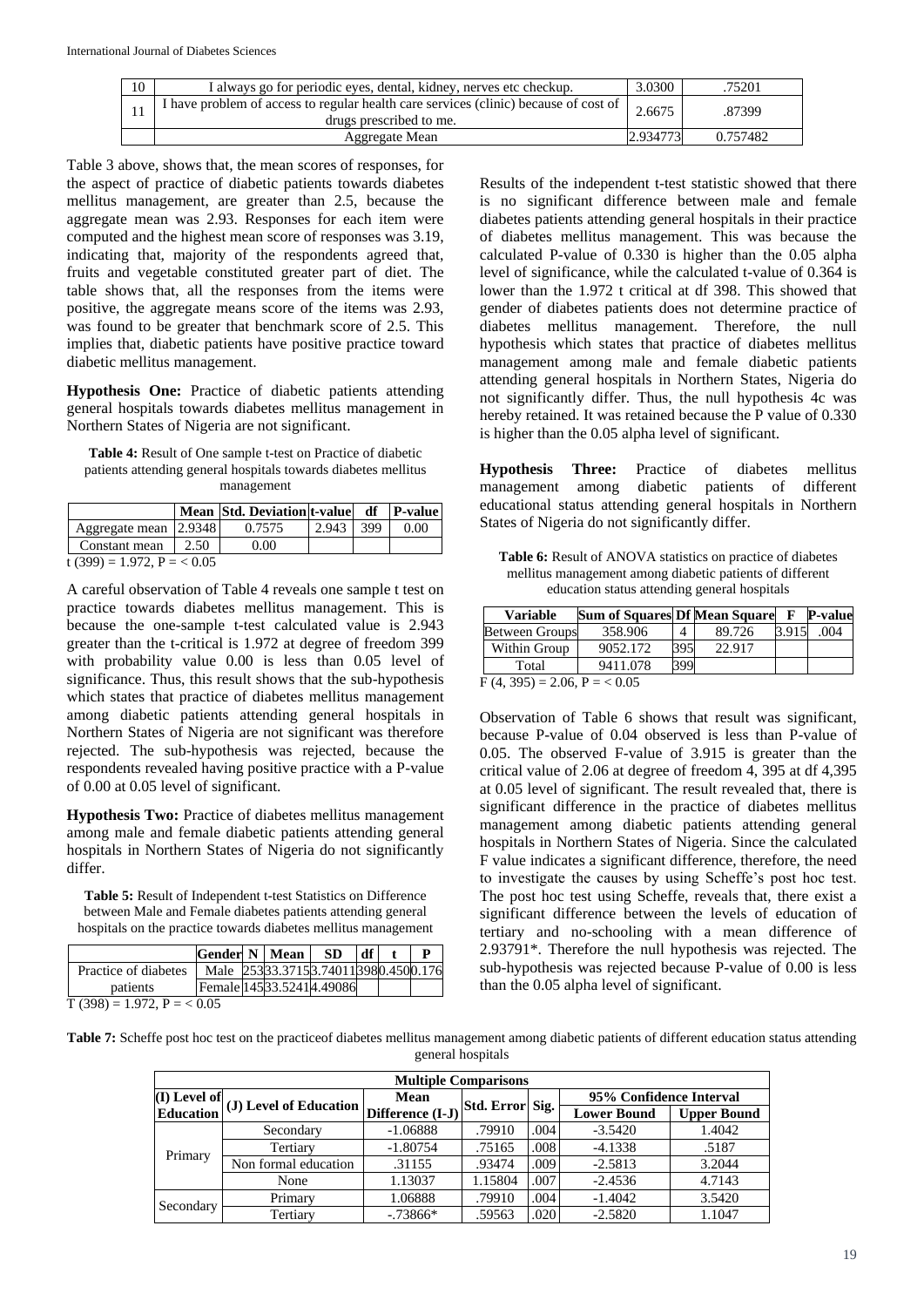|            | Non formal education | 1.38043     | .81457  | .000  | $-1.1406$ | 3.9014 |
|------------|----------------------|-------------|---------|-------|-----------|--------|
|            | None                 | 2.19925     | 1.06342 | .001  | $-1.0919$ | 5.4904 |
|            | Primary              | 1.80754     | .75165  | .018  | $-.5187$  | 4.1338 |
| Tertiary   | Secondary            | $.73866*$   | .59563  | .020  | $-1.1047$ | 2.5820 |
|            | Non formal education | 2.11909     | .76808  | .009  | $-.2580$  | 4.4962 |
|            | None                 | 2.93791*    | 1.02824 | .008  | $-.2443$  | 6.1202 |
|            | Primary              | $-0.31155$  | .93474  | .009  | $-3.2044$ | 2.5813 |
| Non formal | Secondary            | $-1.38043$  | .81457  | .000. | $-3.9014$ | 1.1406 |
| education  | Tertiary             | $-2.11909$  | .76808  | .009  | $-4.4962$ | .2580  |
|            | None                 | .81882      | 1.16877 | .004  | $-2.7984$ | 4.4360 |
|            | Primary              | $-1.13037$  | 1.15804 | .017  | $-4.7143$ | 2.4536 |
| None       | Secondary            | $-2.19925$  | 1.06342 | .001  | $-5.4904$ | 1.0919 |
|            | Tertiary             | $-2.93791*$ | 1.02824 | .008  | $-6.1202$ | .2443  |
|            | Non formal education | $-.81882$   | 1.16877 | .004  | $-4.4360$ | 2.7984 |

The Scheffe post hoc test analysis also shows significant difference in practice of diabetes mellitus management among diabetic patients of different education status attending general hospitals in Northern States of Nigeria.

**Hypothesis Four:** Practice of diabetes mellitus management among diabetic patients of different age groups attending general hospitals in Northern States of Nigeria do not significantly differ.

**Table 8:** Result of ANOVA statistics on practice of diabetes mellitus management among diabetic patients of different age group attending general hospitals

| <b>Variable</b>                        | Sum of Squares Df Mean Square F P-value |     |        |      |     |  |  |
|----------------------------------------|-----------------------------------------|-----|--------|------|-----|--|--|
| <b>Between Groups</b>                  | 264.973                                 |     | 66.243 | .861 | .23 |  |  |
| Within Group                           | 9146.105                                | 395 | 23.155 |      |     |  |  |
| Total                                  | 9411.077                                | 399 |        |      |     |  |  |
| $E(A, 205) = 1.12$ , $D = \angle A B5$ |                                         |     |        |      |     |  |  |

 $F(4, 395) = 1.13, P = 0.05$ 

Observation of Table 8 shows that result was not significant, because P-value of 0.23 observed is greater than P-value of 0.05. The observed F-value of 0.861 is less than the critical value of 2.06 at degree of freedom 4,395 at 0.05 level of significant. This means that the null hypothesis which stated that attitude of diabetes mellitus management among diabetic patients of different age groups attending general hospitals in Northern States of Nigeria do not significantly differ and was therefore retained. It was retained because Pvalue of 0.23 is higher than 0.05 alpha level of significant.

## **Discussion**

Practice of diabetes management, the result of the study revealed that, practice of diabetes management among diabetic patients attending general hospitals is significant. This is in line with Shrivastava and Ramasamy,  $(2013)$ <sup>[17]</sup>, who opined that, diabetes can significantly reduce the chances of developing long term complications by improving self-care practice. Despite this fact, compliance or adherence to these practices has been found to be low, especially when looking at long term changes. The process of delivering adequate support, health care providers should not blame the patients even when their compliance is poor (Marrero *et al*., 2000). In a study conducted among diabetic patients only 30% were compliant with drug regimens and non-compliance was higher among the lower socioeconomic groups (Kotwani *et al*., 2007) [8]. One of the realities about DM2 is that only being compliant to self-care practice will not lead to good metabolic control. Research work across the globe has documented that; metabolic control is a combination of many variables not just patient

compliance (Harris, 2001; Toljamo & Hentinen, 2001)<sup>[5, 19]</sup>. In an American trial, it was found that participants were more likely to make changes when each change was implemented individually, success, therefore, may vary depending on how the changes are implemented, simultaneously or individually (Wing, Goldstein, Kelly, Birch, Jakic & Sallis, 2001 in Shrivastava & Ramasamy,  $2013$ ) [17, 20]. Some of the researchers have even suggested that health professionals should tailor their patient self-care support based on the degree of personal responsibility the patient is willing to assume towards their diabetes self-care management (Ockleford, Shaw, Willars & Dixon-Woods,  $2008$ <sup> $(16)$ </sup>. The finding was higher than the study done in Bangladesh (18%) (Islam, Chakrabarti, Dirani *et al*. 2014) [7], Kenya (49%) and India (17.6%) (Maina *et al*, 2015) [11] . This might be that the study was hospital-based and they have better access to a health education program.

## **Recommendation**

- Health Educators in collaboration with community leaders should put more effort in sensitising the people to go to hospitals for proper management of diabetes mellitus.
- Health Educators should further a comprehension health education, further emphasise a comprehensive health promotion strategy for diabetes and its related risk factors to sustain their knowledge.

## **References**

- 1. Adewumi JA. Introduction to Educational Research Techniques: Haytee. Press Publishing Comp. Ltd, Ilorin, 1988.
- 2. Bellamy L, Casas JP, Hingorani AD, Williams D. Type 2 diabetes mellitus after gestational diabetes; a systematic review and meta-analysis. Lancet. 2009; 373(9677):1773-9
- 3. Bello R, Ajayi OOS. Research methods and statistical analysis: Ilorin Haytee Press Publishing Comp. Ltd, 2000.
- 4. Forcese DP, Richer S. Social Research Methods. Englewood Cliffs: Prenticetall Greenspan's basic and clinical endocrinology  $(9<sup>th</sup>$  edition). New York: McGran-hill medical, 1978. 15GB 0-07-162243-8.
- 5. Harris MI. National Institute of diabetes and digestive and kidney disease (NIDDKD): Diabetes in America, 2001.

www.niddk.nih.gov/health/diabetes/dia/contents.htm

6. International Diabetes Federation IDF Diabetes Atlas. Sixth ed. (online), 2016. Available:http://www. idf.org/sites/default/files/EN\_6E)Atlas\_full\_O.pdf.